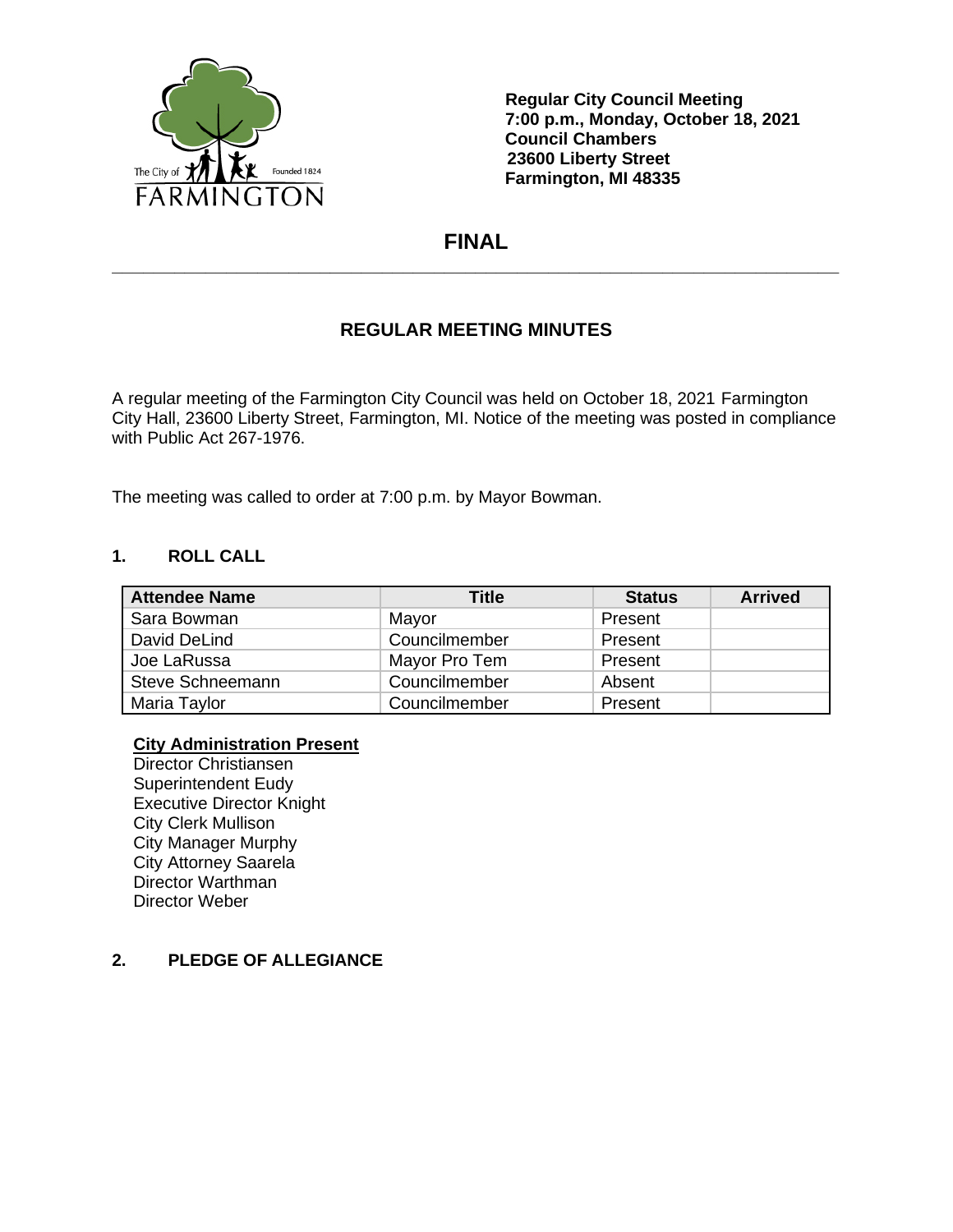### **3. APPROVAL OF ITEMS ON CONSENT AGENDA**

- **A. Accept City of Farmington Board and Commission Minutes**
- **B. City of Farmington Minutes**
	- **a. September 20, 2021 Special**
	- **b. September 20, 2021 Regular**
	- **c. September 30, 2021 Special Joint w/DDA**
	- **d. October 4, 2021 Regular**
- **C. Farmington Monthly Payments Report**
- **D. Farmington Public Safety Monthly Report**
- **E. Commission on Children Youth and Family resignation**
- **F. Renew Agreement with Oakland County for IT services like CLEMIS and ArcGIS**
- **G. DPW Quarterly Report**
- **H. Building Department Quarterly Report**

**Move to approve the consent agenda as presented.\*\***

| <b>RESULT:</b> | <b>APPROVED AS PRESENTED [UNANIMOUS]</b> |
|----------------|------------------------------------------|
| <b>MOVER:</b>  | DeLind, Councilmember                    |
|                | <b>SECONDER:</b> Taylor, Councilmember   |

# **4. APPROVAL OF REGULAR AGENDA**

**A. Move to approve the regular agenda presented.\*\***

| <b>RESULT:</b>   | <b>APPROVED AS PRESENTED [UNANIMOUS]</b> |
|------------------|------------------------------------------|
| <b>MOVER:</b>    | LaRussa, Mayor Pro Tem                   |
| <b>SECONDER:</b> | Taylor, Councilmember                    |

### **5. PUBLIC COMMENT**

Dave Clappison, representing downtown properties at 33211-33227 Grand River, drew Council's attention to the condition of the parking lot south of his property and gave an employee parking suggestion.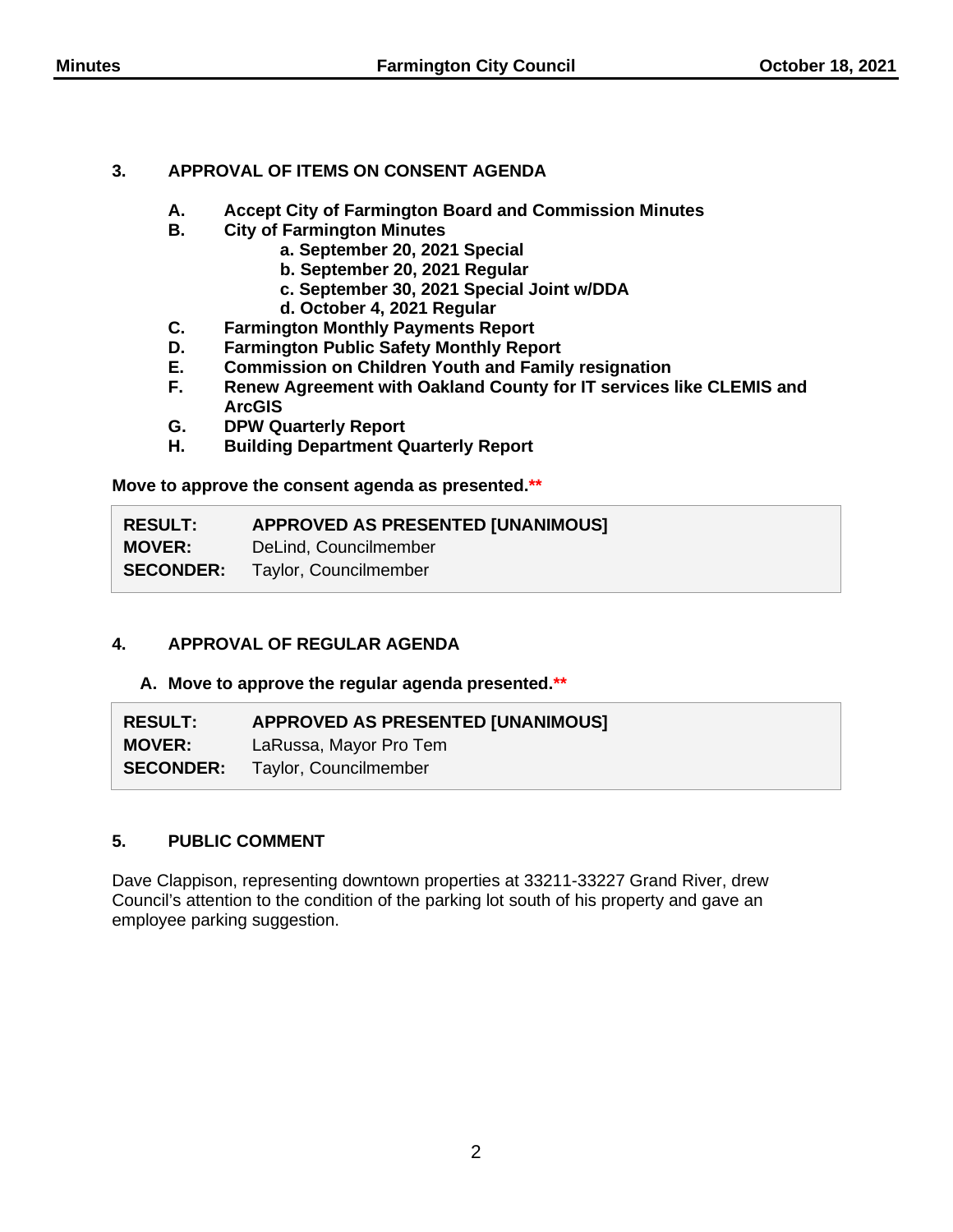### **6. PRESENTATIONS AND PUBLIC HEARINGS**

### **A. Public Hearing – Principal Shopping District Special Assessment Renewal**

**Move to enter a Public Hearing for the purpose of considering a Principal Shopping District Special Assessment Renewal.\*\***

| <b>RESULT:</b>   | <b>APPROVED [UNANIMOUS]</b> |
|------------------|-----------------------------|
| <b>MOVER:</b>    | LaRussa, Mayor Pro Tem      |
| <b>SECONDER:</b> | DeLind, Councilmember       |

**Public hearing was opened at 7:03 pm. No public comment was heard.**

**Public hearing was closed at 7:04 pm.**

### **7. NEW BUSINESS**

### **A. Consider resolution to renew the Principal Shopping District Special Assessment**

Executive Director Knight requested approval of Resolution No. 5 as the final step in the Principal Shopping District Special Assessment renewal process. This SAD would be in effect for five years and would commence on July 1, 2022.

**Move to adopt Resolution No. 5 to renew the Principal Shopping District Special Assessment.\*\***

| <b>APPROVED AS PRESENTED [UNANIMOUS]</b> |
|------------------------------------------|
| LaRussa, Mayor Pro Tem                   |
| Taylor, Councilmember                    |
| Taylor, Bowman, DeLind, LaRussa          |
|                                          |
|                                          |

# **B. Approve payment for emergency sewer repair**

Superintendent Eudy explained that during routine sewer cleaning maintenance, the Water & Sewer Department discovered a large amount of sand in the sewer main that services 79 homes & businesses the southern portion of Alta Loma Subdivision. Due to the condition of the pipe and the flow, workers were not able to CCTV the sewer main, and crews installed a temporary stint to maintain flow until a repair could be made. Due to the depth and condition of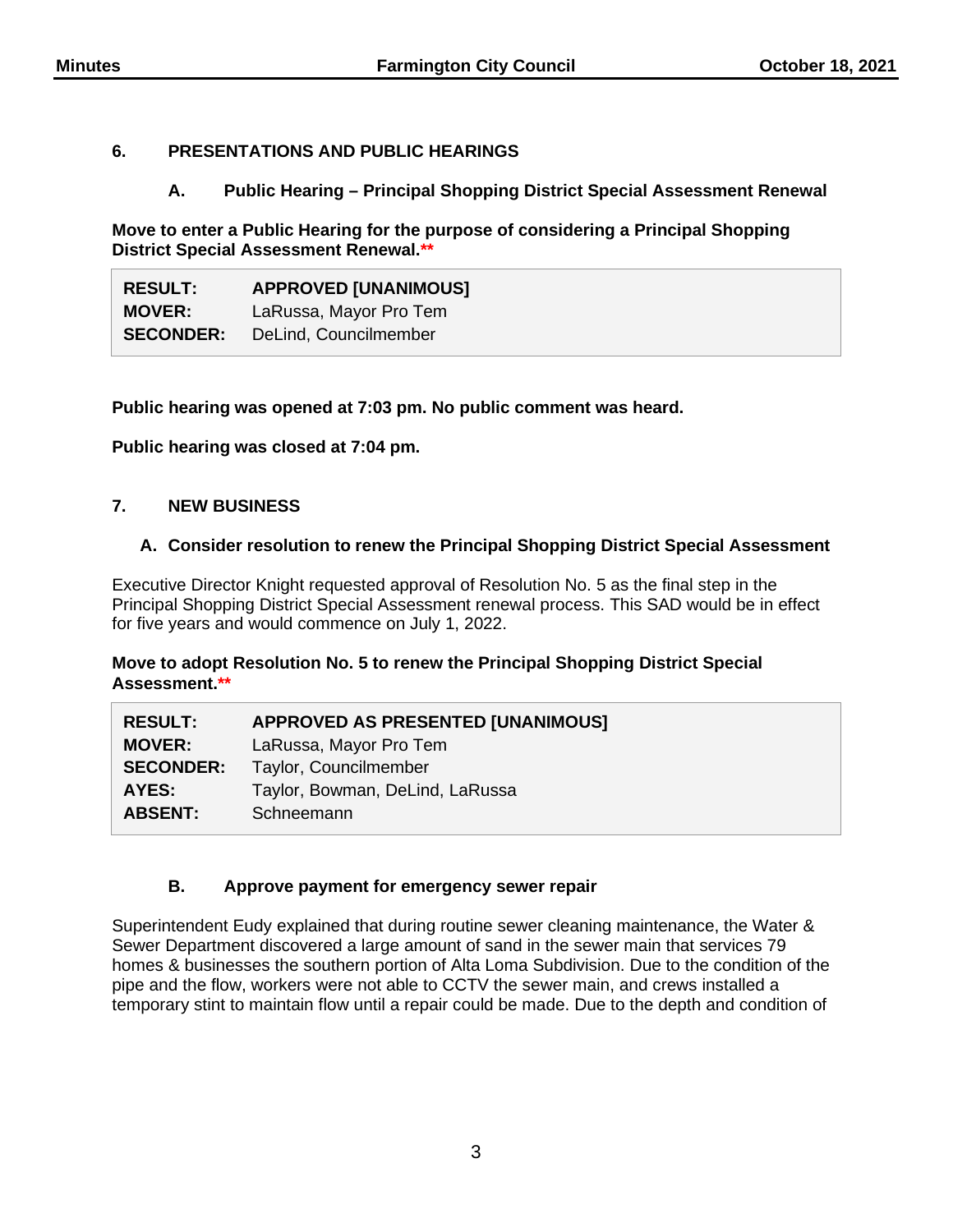the sanitary sewer, the decision was made to contact D'Angelo Brothers Incorporated to repair the main. Repairs included excavation to replace of 12' of 12" diameter clay pipe that was crushed and blocking the flow, pour new concrete bottom of sanitary sewer structure, 400 lineal feet of by-pass pumping for 4 days, and asphalt parking lot replacement.

Bowman asked whether follow-up conversations had been productive with the swim club in the area concerning the nature of their discharge to the sanitary sewer and how it was causing deterioration within the structure of the sewer system. Eudy said that he was researching and verifying before approaching them.

#### **Move to approve payment of \$80,043.04 to D'Angelo Brothers Incorporated, for the emergency sanitary sewer main repair.\*\***

| <b>RESULT:</b>   | <b>APPROVED AS PRESENTED [UNANIMOUS]</b> |
|------------------|------------------------------------------|
| <b>MOVER:</b>    | Taylor, Councilmember                    |
| <b>SECONDER:</b> | DeLind, Councilmember                    |
| AYES:            | Bowman, DeLind, LaRussa, Taylor          |
| <b>ABSENT:</b>   | Schneemann                               |
|                  |                                          |

### **C. Approve Construction Estimate No. 1 for the Oakland Street Reconstruction-Water Main Replacement**

Eudy reported on project progress and requested payment for work completed through September 30, 2021. Discussion ensued about water shut-downs, the enormity of the task, and the impact on residents.

**Move to approve payment to V.I.L. Construction Incorporated for Construction Estimate No. 1 in the amount of \$390,528.29 for the Oakland Street Reconstruction-Water Main Replacement Project.\*\***

| <b>RESULT:</b>   | <b>APPROVED AS PRESENTED [UNANIMOUS]</b> |
|------------------|------------------------------------------|
| <b>MOVER:</b>    | DeLind, Councilmember                    |
| <b>SECONDER:</b> | LaRussa, Mayor Pro Tem                   |
| AYES:            | DeLind, LaRussa, Taylor, Bowman          |
| <b>ABSENT:</b>   | Schneemann                               |

# **D. Approve payment for the 9 Mile DPW Salt Dome repairs**

Eudy reminded Council about their approval on September 7, 2021 for emergency repairs to the 9 Mile SPW Salt Dome. He requested payment to the subcontractor for the work done.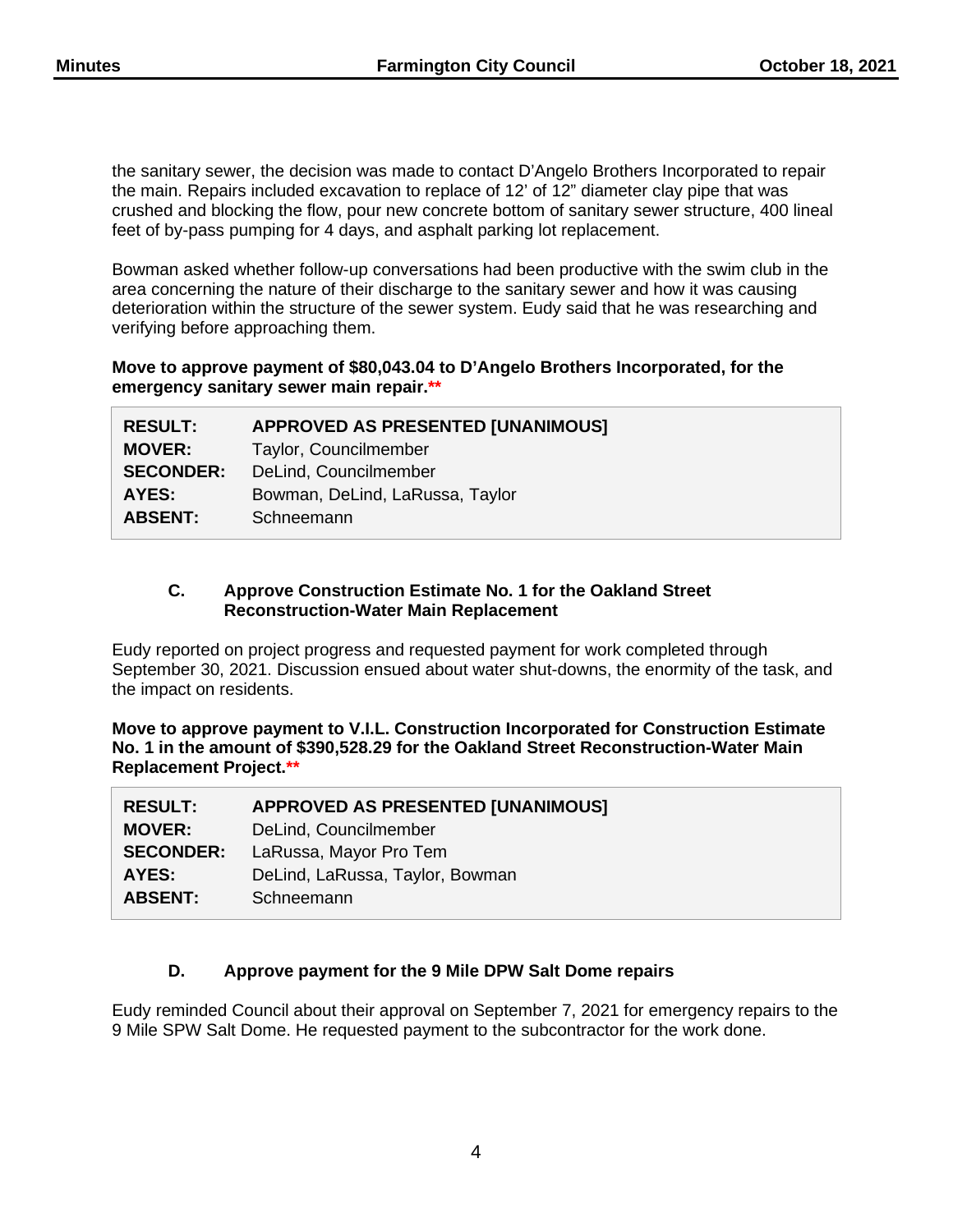**Move to approve payment in the amount of \$57,000 to Grove Construction Services, the in-house contractor for Northern Sierra Corporation for the 9 Mile DPW Salt Dome repairs.\*\***

| <b>RESULT:</b>   | <b>ADOPTED AS PRESENTED [UNANIMOUS]</b> |
|------------------|-----------------------------------------|
| <b>MOVER:</b>    | LaRussa, Mayor Pro Tem                  |
| <b>SECONDER:</b> | DeLind, Councilmember                   |
| AYES:            | LaRussa, Taylor, Bowman, DeLind         |
| <b>ABSENT:</b>   | Schneemann                              |

### **E. Consideration to Schedule Program Year 2022 Community Development Block Grant Application Public Hearing**

City Manager Murphy requested approval for a public hearing as part of the application process for a CDBG. The grant could be used to continue the current city funding level for the senior center and senior services.

**Move to schedule a public hearing on November 15, 2021 for public comment on the proposed Program Year 2022 Community Development Block Grant application.\*\***

| <b>APPROVED AS PRESENTED [UNANIMOUS]</b> |
|------------------------------------------|
| Taylor, Councilmember                    |
| DeLind, Councilmember                    |
| Taylor, Bowman, DeLind, LaRussa          |
| Schneemann                               |
|                                          |

### **F. Purchase twenty Mine Safety Appliance (MSA) Self Contained Breathing Apparatus (SCBA) and additional system equipment**

Director Warthman noted that present equipment was from 2007 and that the department has submitted unsuccessful grant applications since 2017, finally receiving approval this year. He stated that this was a budgeted expense for this fiscal year of \$150,000, but that with the grant the City's cost would be \$46,452.08.

LaRussa commended Warthman and his team for persistence in obtaining the grant even after having the grant denied over the last several years.

**Move to approve FY 2021/2022 budget request to purchase twenty (20) Mine Safety Appliance (MSA) Self Contained Breathing Apparatus (SCBA) and additional system equipment in the amount of \$175,848.60 with \$129,396.52 coming from an Assistance to Firefighters Grant.\*\***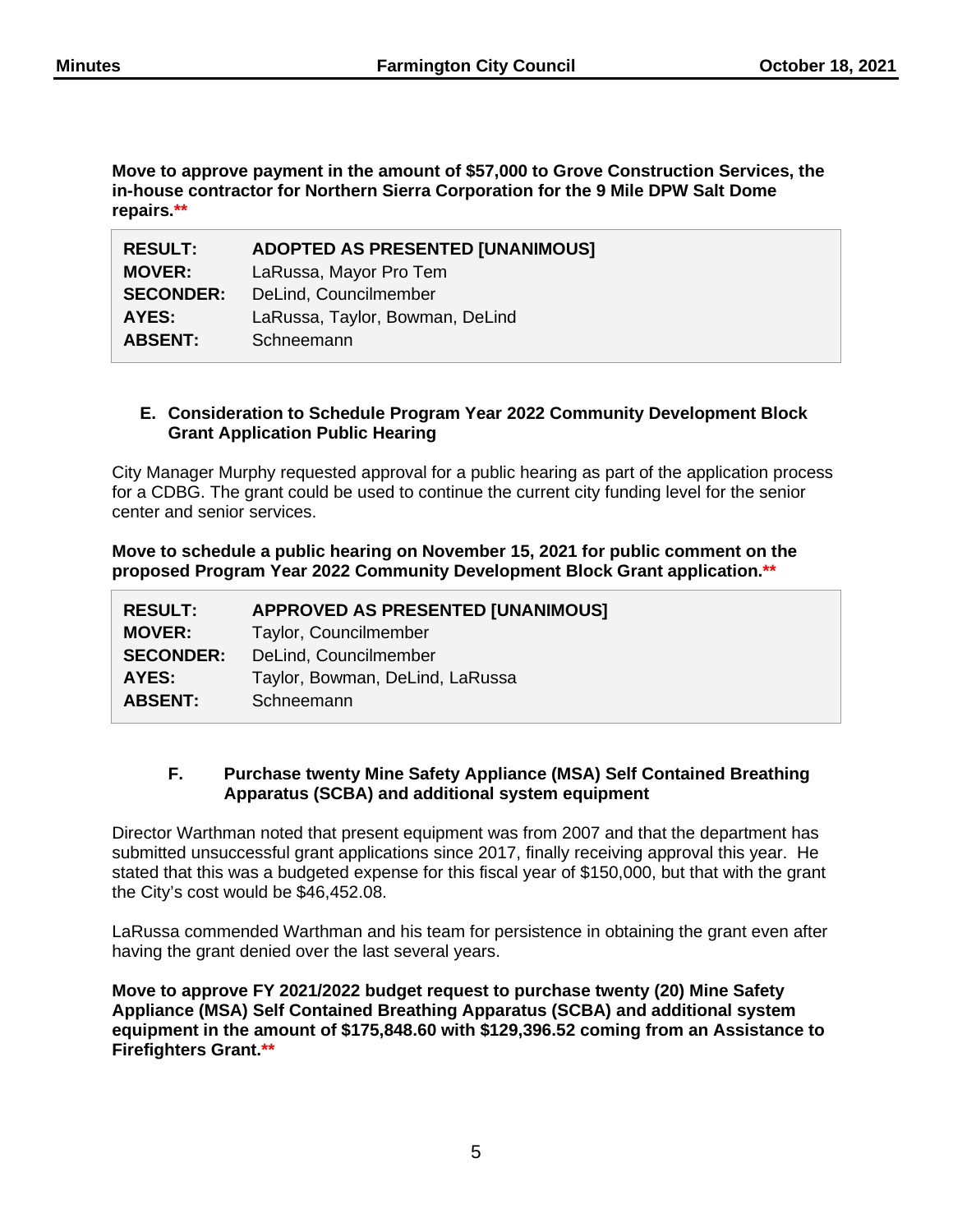| <b>RESULT:</b>   | <b>APPROVED AS PRESENTED [UNANIMOUS]</b> |
|------------------|------------------------------------------|
| <b>MOVER:</b>    | LaRussa, Mayor Pro Tem                   |
| <b>SECONDER:</b> | Taylor, Councilmember                    |
| AYES:            | Bowman, DeLind, LaRussa, Taylor          |
| <b>ABSENT:</b>   | Schneemann                               |

#### **G. Approve resolution stating that the City commits to owning, operating, funding and implementing a maintenance program over the design life of the Farmington Road Streetscape project constructed with Transportation Alternatives Program funding**

Murphy explained that the Michigan Department of Transportation requests a resolution in order to request TAP funding for the project.

LaRussa asked about division between DDA and City for current costs of maintenance, and Murphy said that the DDA would still be reimbursing the City for the maintenance, but that this resolution would make the City the ultimate guarantor to the State for the service.

**Move to approve a resolution stating that the City commits to owning, operating, funding and implementing a maintenance program over the design life of the Project constructed with Transportation Alternatives Program funding.\*\***

| <b>RESULT:</b>   | <b>APPROVED AS PRESENTED [UNANIMOUS]</b> |
|------------------|------------------------------------------|
| <b>MOVER:</b>    | DeLind, Councilmember                    |
| <b>SECONDER:</b> | LaRussa, Mayor Pro Tem                   |
| AYES:            | DeLind, LaRussa, Taylor, Bowman          |
| <b>ABSENT:</b>   | Schneemann                               |

# **8. PUBLIC COMMENT**

Melissa Lynch, 22635 Brookdale, voiced a rebuttal to an apology Councilmember Taylor had recently posted on social media about a reported incident from two weeks ago.

Kathleen Rice, 31972 Lamar, announced that her son was a sixteen-year-old professional snowboarder and would be arriving soon to tell Council about his accomplishments. Bowman offered to stay later to meet him if he did not arrive before the end of the meeting.

# **9. CITY COUNCIL COMMENT**

LaRussa thanked Murphy for the re-introduction of the Event Calendar and said that he was glad things are coming back to life after a great summer. He mentioned several upcoming events as items of interest. He also commented that local elections matter and he encouraged residents to get out and vote.